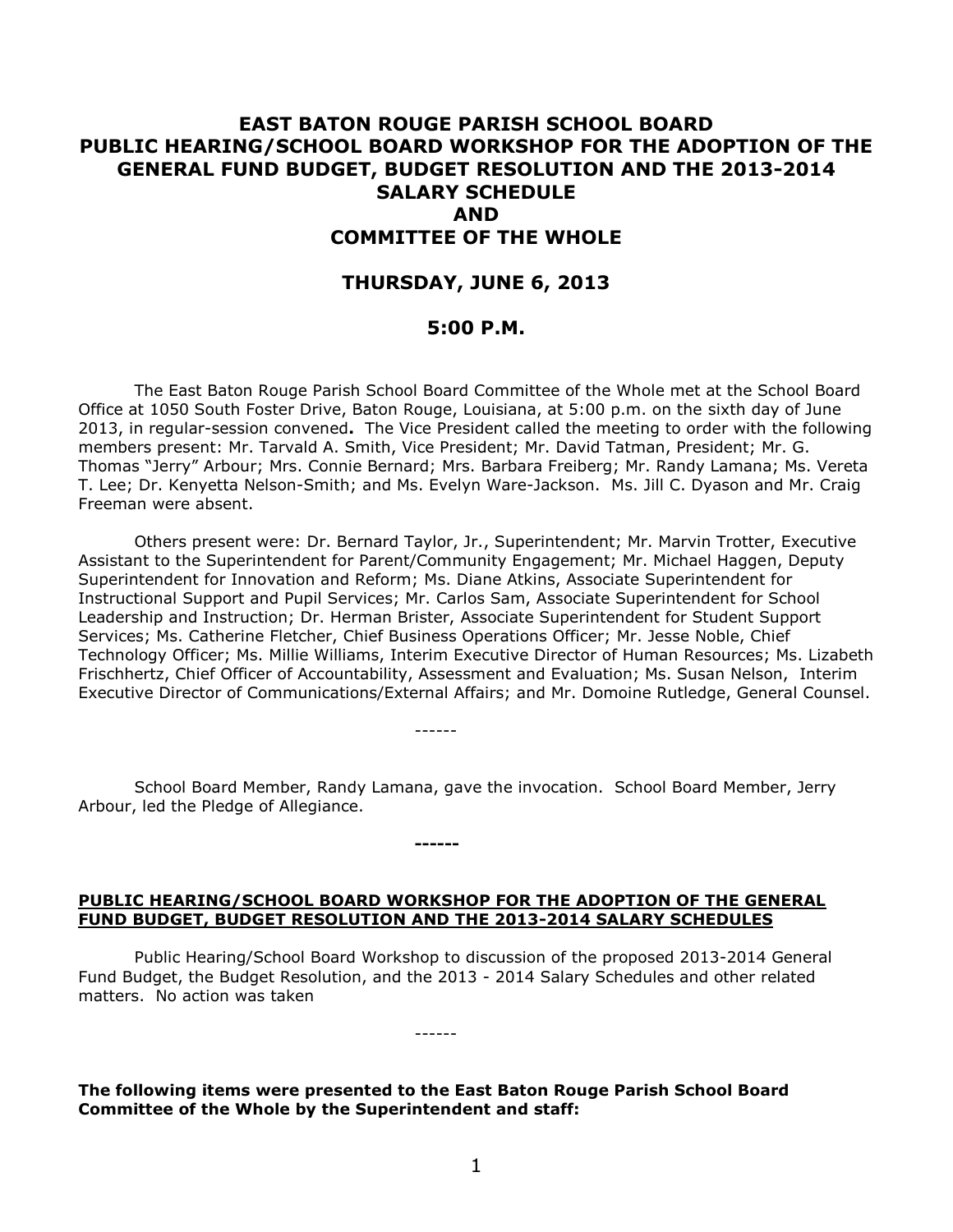### **Renewal of Contract**

#### **By Mrs. Freiberg**

The East Baton Rouge Parish School Board Committee of the Whole does hereby favorably recommend the following item: approval of a one-year renewal of a contract between the East Baton Rouge Parish School System and EduSoft for the Benchmark Assessment Program.

### **Seconded by Mrs. Bernard**

**Favorably recommended to the full Board by a vote of the members present. (Mrs. Dyason and Mr. Freeman were absent.)**

**------**

#### **Official Journal**

### **By Mr. Arbour**

The East Baton Rouge Parish School Board Committee of the Whole does hereby favorably recommend the following item: authorization for staff to be given authority to select *The Advocate* as the Official Journal of the East Baton Rouge Parish School System for the 2013-2014 school year, which will be used for the publication of the Board's proceedings, financial statements, legal advertisements, and any other advertising requirements.

#### **Seconded by Mr. Lamana**

#### **The vote on the motion was as follows:**

| Yeas: $(8)$      | Mr. Arbour, Mrs. Bernard, Mrs. Freiberg, Mr. Lamana, Ms. Lee, Dr.<br>Nelson-Smith, Vice President Smith, and Ms. Ware-Jackson |
|------------------|-------------------------------------------------------------------------------------------------------------------------------|
| <b>Nays: (0)</b> | <b>None</b>                                                                                                                   |
| Abstained: (1)   | <b>President Tatman</b>                                                                                                       |
| Absent: (2)      | Ms. Dyason and Mr. Freeman                                                                                                    |
|                  |                                                                                                                               |

# **The motion was favorably recommended to the full Board.**

**------**

#### **Advertise, Receive, and Award Bids**

#### **By Mrs. Freiberg**

The East Baton Rouge Parish School Board Committee of the Whole does hereby favorably recommend the following item: authorization be given to staff through June 2014 to advertise, receive, and award bids for materials, supplies, and/or services to the lowest responsible bidder meeting specifications and all requirements of the Invitation to Bid.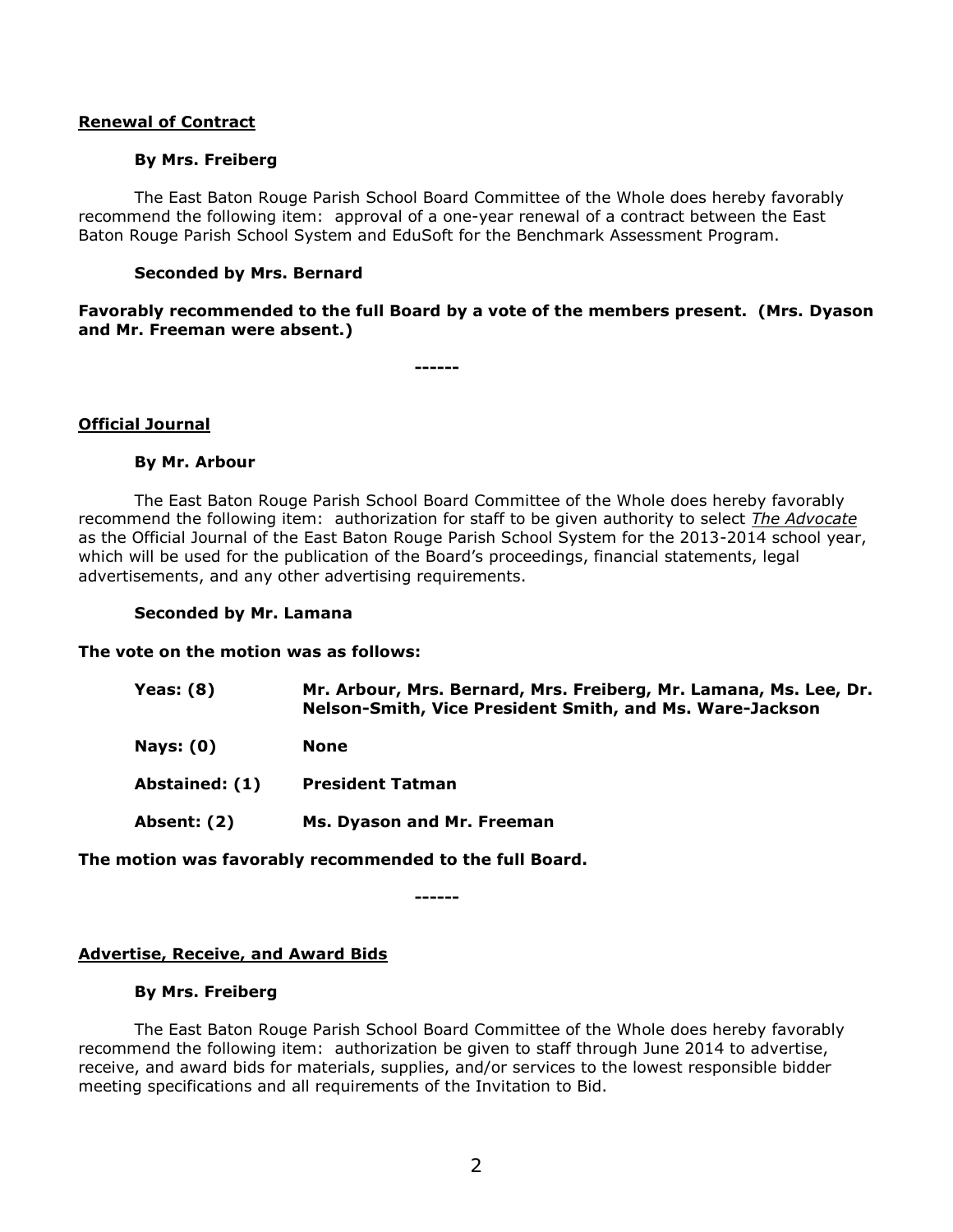# **Seconded by Ms. Lee**

# **Favorably recommended to the full Board by a vote of the members present. (Ms. Dyason and Mr. Freeman were absent.)**

**------**

# **Extend Lease Contract**

# **By President Tatman**

The East Baton Rouge Parish School Board Committee of the Whole does hereby favorably recommend the following item: approval to extend the lease contract for Nicholson Elementary School between the East Baton Rouge Parish School Board and the Children's Charter School, Inc. for the period of July 1, 2013, through June 30, 2015.

#### **Seconded by Ms. Lee**

**The vote on the motion was as follows:**

| Yeas: $(8)$      | Mr. Arbour, Mrs. Bernard, Mrs. Freiberg, Mr. Lamana, Ms. Lee, Dr.<br>Nelson-Smith, Vice President Smith, and President Tatman |
|------------------|-------------------------------------------------------------------------------------------------------------------------------|
| <b>Nays: (0)</b> | <b>None</b>                                                                                                                   |
| Abstained: (1)   | Ms. Ware-Jackson                                                                                                              |
| Absent: (2)      | Ms. Dyason and Mr. Freeman                                                                                                    |
|                  |                                                                                                                               |

**The motion was favorably recommended to the full Board.**

**------**

# **Property and Casualty Insurance Program Policy Renewal**

# **By President Tatman**

The East Baton Rouge Parish School Board Committee of the Whole does hereby favorably recommend the following item: authorize the administration to approve the most effective Property and Casualty Insurance Program Policy renewal package for the East Baton Rouge Parish School System for the 2013-2014 fiscal year.

# **Seconded by Mrs. Freiberg**

**Favorably recommended to the full Board by a vote of the members present. (Ms. Dyason and Mr. Freeman were absent.)**

**------**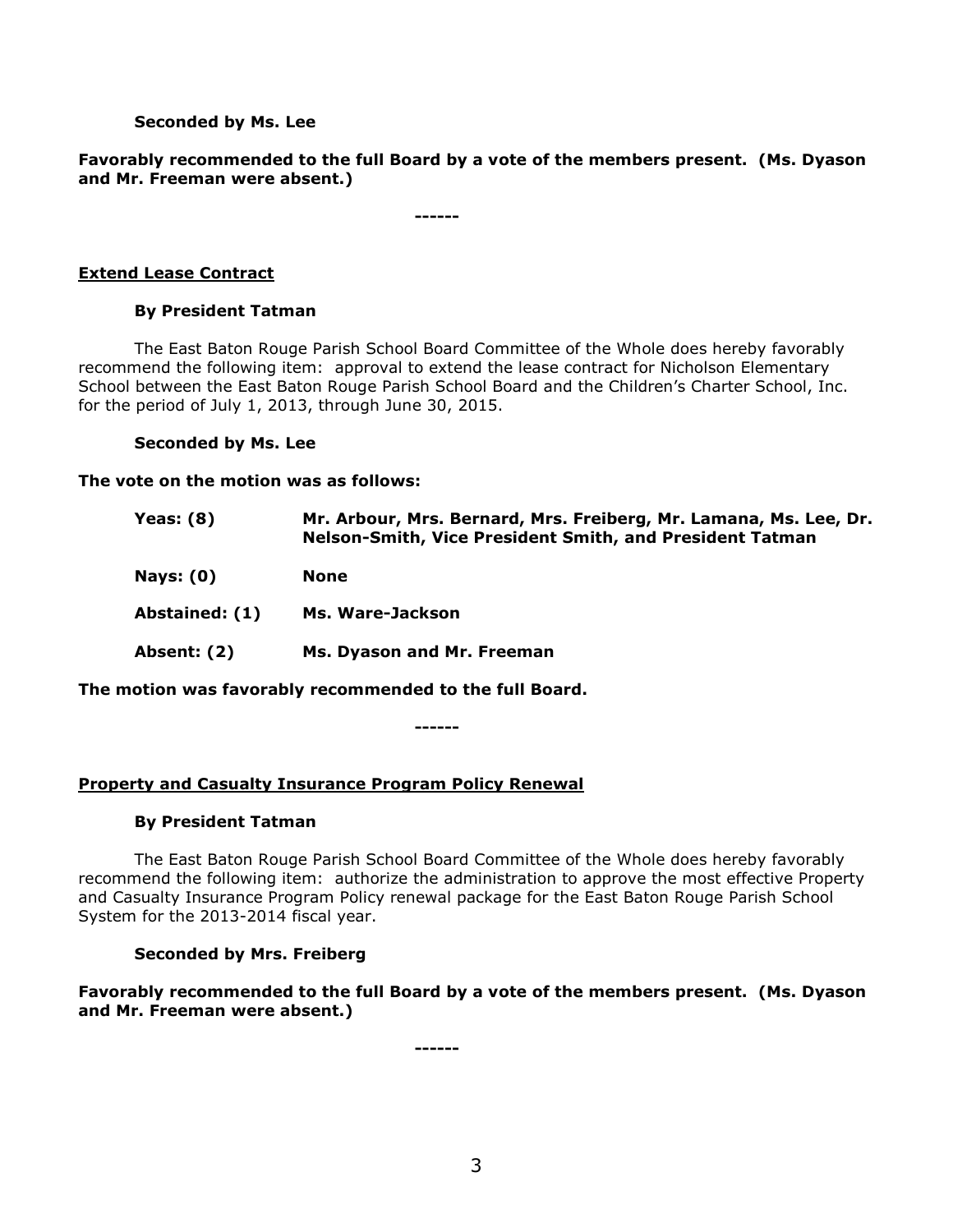### **Resolution**

#### **By Mrs. Freiberg**

The East Baton Rouge Parish School Board Committee of the Whole does hereby favorably recommend the following item: approval of the attached Resolution authorizing the Board President and Superintendent to execute and sign all documents to reject Uninsured Motorist Coverage in connection with the East Baton Rouge Parish School System's automobile liability coverage and its Self-Insured Retention Program for the 2013-2014 fiscal year.

#### **Seconded by Dr. Nelson-Smith**

**Favorably recommended to the full Board by a vote of the members present. (Mrs. Dyason and Mr. Freeman were absent.)**

**------**

# **Grant**

#### **By Mr. Arbour**

The East Baton Rouge Parish School Board Committee of the Whole does hereby favorably recommend the following item: approval of the Proposed 2013-2014 Budget for Vocational Education – Carl Perkins Basic Grant.

### **Seconded by Dr. Nelson-Smith**

**Favorably recommended to the full Board by a vote of the members present. (Mrs. Dyason and Mr. Freeman were absent.)**

**------**

#### **Budgets**

# **By President Tatman**

The East Baton Rouge Parish School Board Committee of the Whole does hereby favorably recommend the following item: approval of the Proposed 2013-2014 No Child Left Behind Consolidated Application Budgets.

# **Seconded by Mr. Lamana**

**Favorably recommended to the full Board by a vote of the members present. (Ms. Dyason and Mr. Freeman were absent.)**

**------**

**Budget**

**By Mr. Arbour**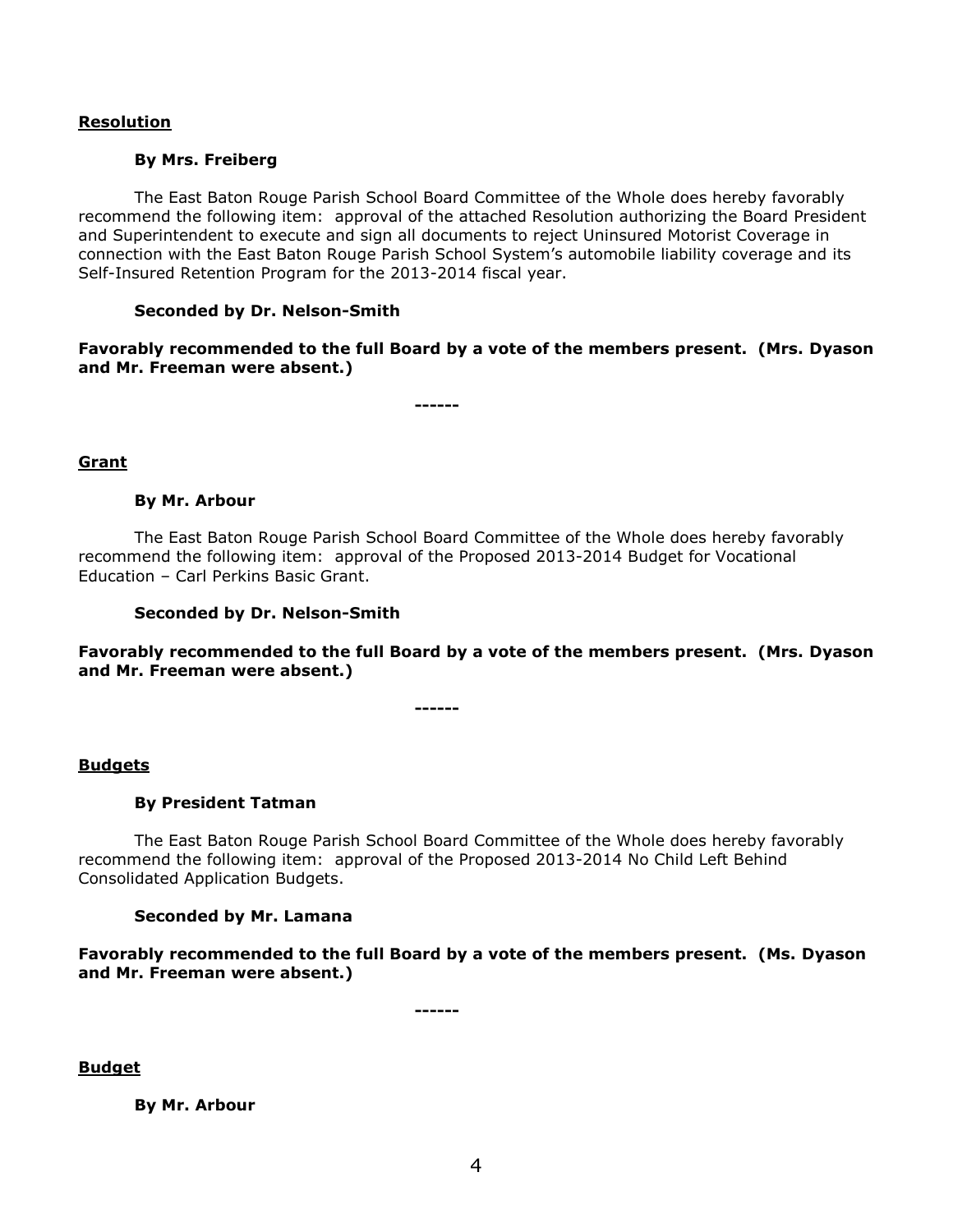The East Baton Rouge Parish School Board Committee of the Whole does hereby favorably recommend the following item: approval of the Proposed 2013-2014 I CARE Budget and Alcohol/Drug Abuse Prevention (ADAPP) Budget.

#### **Seconded by Ms. Lee**

# **Favorably recommended to the full Board by a vote of the members present. (Ms. Dyason and Mr. Freeman were absent.)**

**------**

#### **Budget**

#### **By Mrs. Bernard**

The East Baton Rouge Parish School Board Committee of the Whole does hereby favorably recommend the following item: approval of the Proposed 2013-2014 Early Childhood 8(g) Budget.

#### **Seconded by Ms. Ware-Jackson**

**Favorably recommended to the full Board by a vote of the members present. (Ms. Dyason and Mr. Freeman were absent.)**

**------**

# **Preliminary Actual Semi-Annual Financial Tax Plan Update and Proposed 2012-2013 Tax Plan Budgets for Propositions 1, 2, and 3**

#### **By Mr. Lamana**

The East Baton Rouge Parish School Board Committee of the Whole does hereby favorably recommend the following item: approval of the Actual December 2012 Semi-Annual Financial Tax Plan Update and the Revised 2012-2013 Tax Plan Budgets for Propositions 1, 2, and 3.

#### **Seconded by Mrs. Bernard**

**Favorably recommended to the full Board by a vote of the members present. (Ms. Dyason and Mr. Freeman were absent.)**

**------**

# **Revised 2012-2013 General Fund Budget**

#### **By Mrs. Bernard**

The East Baton Rouge Parish School Board Committee of the Whole does hereby favorably recommend the following item: approval of the Revised 2012-2013 General Fund Budget for the East Baton Rouge Parish School System.

# **Seconded by Mrs. Freiberg**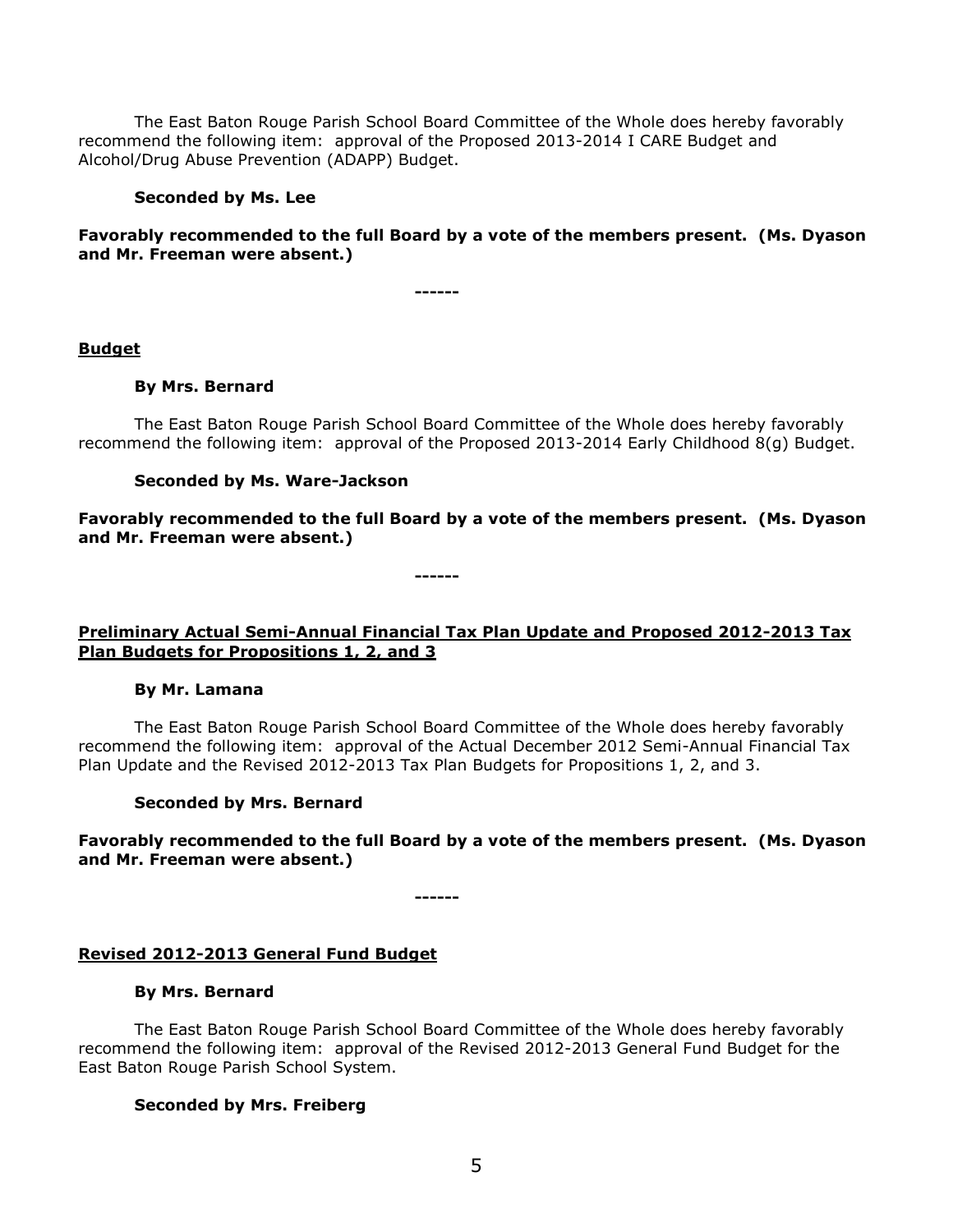**The vote on the motion was as follows:**

| Yeas: $(8)$    | Mr. Arbour, Mrs. Bernard, Mrs. Freiberg, Mr. Lamana, Dr. Nelson-<br>Smith, Vice President Smith, President Tatman, and Ms. Ware-<br><b>Jackson</b> |
|----------------|----------------------------------------------------------------------------------------------------------------------------------------------------|
| Nays: $(0)$    | <b>None</b>                                                                                                                                        |
| Abstained: (1) | Ms. Lee                                                                                                                                            |
| Absent: (2)    | Ms. Dyason and Mr. Freeman                                                                                                                         |

**The motion was favorably recommended to the full Board.**

**------**

# **Payment for Membership**

#### **By Mr. Arbour**

The East Baton Rouge Parish School Board Committee of the Whole does hereby favorably recommend the following item:approval of payment of membership dues to the Council of the Great City Schools for FY 2012-2013 and approval of membership in the Council of Great City Schools for FY 2013-2014.

# **Seconded by Dr. Nelson-Smith**

#### **Discussion followed.**

# **The following substitute motion was made.**

# **By Mrs. Freiberg**

The East Baton Rouge Parish School Board Committee of the Whole does hereby refer the following item to the East Baton Rouge Parish School Board without a recommendation:approval of payment of membership dues to the Council of the Great City Schools for FY 2012-2013 and approval of membership in the Council of Great City Schools for FY 2013-2014.

#### **Seconded by President Tatman**

#### **Discussion continued.**

# **The following "friendly amendment" was offered by Mr. Arbour**

The East Baton Rouge Parish School Board Committee of the Whole does hereby refer the following item to the East Baton Rouge Parish School Board without a recommendation: approval of payment of membership dues to the Council of the Great City Schools for FY 2012-2013 and approval of membership in the Council of Great City Schools for FY 2013-2014. The two items will be bifurcated before the full Board.

# **The "friendly amendment" was accepted by the originator and seconder.**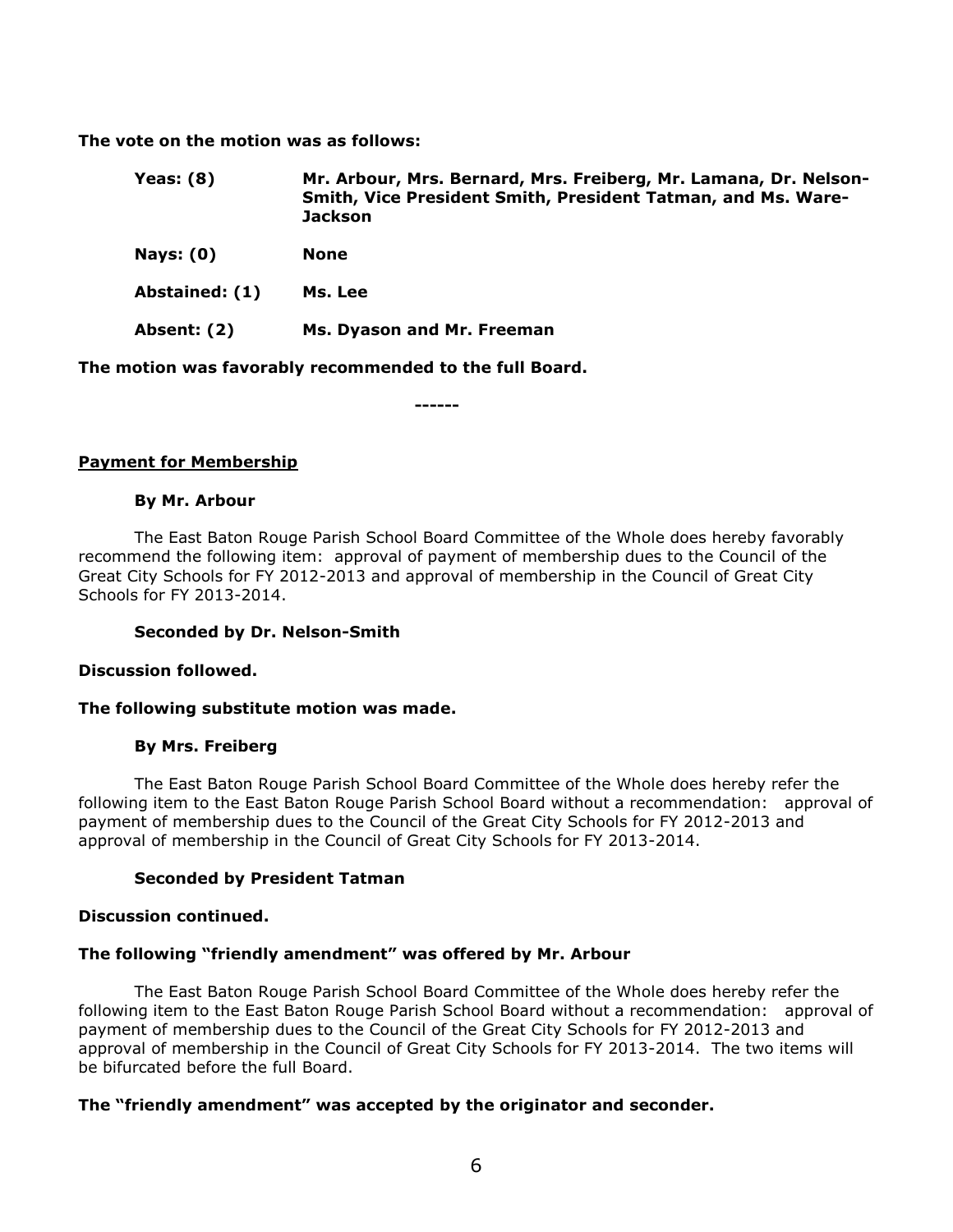**Approved for referral to the Board without a recommendation by a vote of the members present. (Ms. Dyason and Mr. Freeman were absent.)**

**------**

# **Contract**

# **By President Tatman**

The East Baton Rouge Parish School Board Committee of the Whole does hereby favorably recommend the following item: approval of a contract between the East Baton Rouge Parish School System and the Institute for Learning.

# **Seconded by Mrs. Freiberg**

**The vote on the motion was as follows:**

| Yeas: $(5)$        | Mrs. Freiberg, Mr. Lamana, Vice President Smith, President<br><b>Tatman, and Ms. Ware-Jackson</b> |
|--------------------|---------------------------------------------------------------------------------------------------|
| <b>Nays: (3)</b>   | Mr. Arbour, Mrs. Bernard, and Ms. Lee                                                             |
| Abstained: (1)     | Dr. Nelson-Smith                                                                                  |
| Absent: (2)        | Ms. Dyason and Mr. Freeman                                                                        |
| The motion failed. |                                                                                                   |

**------**

# **Contract**

#### **By Mrs. Freiberg**

The East Baton Rouge Parish School Board Committee of the Whole does hereby favorably recommend the following item: approval of a contract for professional development services provided by Houghton-Mifflin for the Diocese of Baton Rouge using Title II allocations.

# **Seconded by Mrs. Bernard**

# **The vote on the motion was as follows:**

| <b>Yeas: (8)</b> | Mr. Arbour, Mrs. Bernard, Mrs. Freiberg, Mr. Lamana, Ms. Lee,<br>Vice President Smith, President Tatman, and Ms. Ware-Jackson |
|------------------|-------------------------------------------------------------------------------------------------------------------------------|
| <b>Nays: (0)</b> | <b>None</b>                                                                                                                   |
| Abstained: (1)   | Dr. Nelson-Smith                                                                                                              |
| Absent: (2)      | Ms. Dyason and Mr. Freeman                                                                                                    |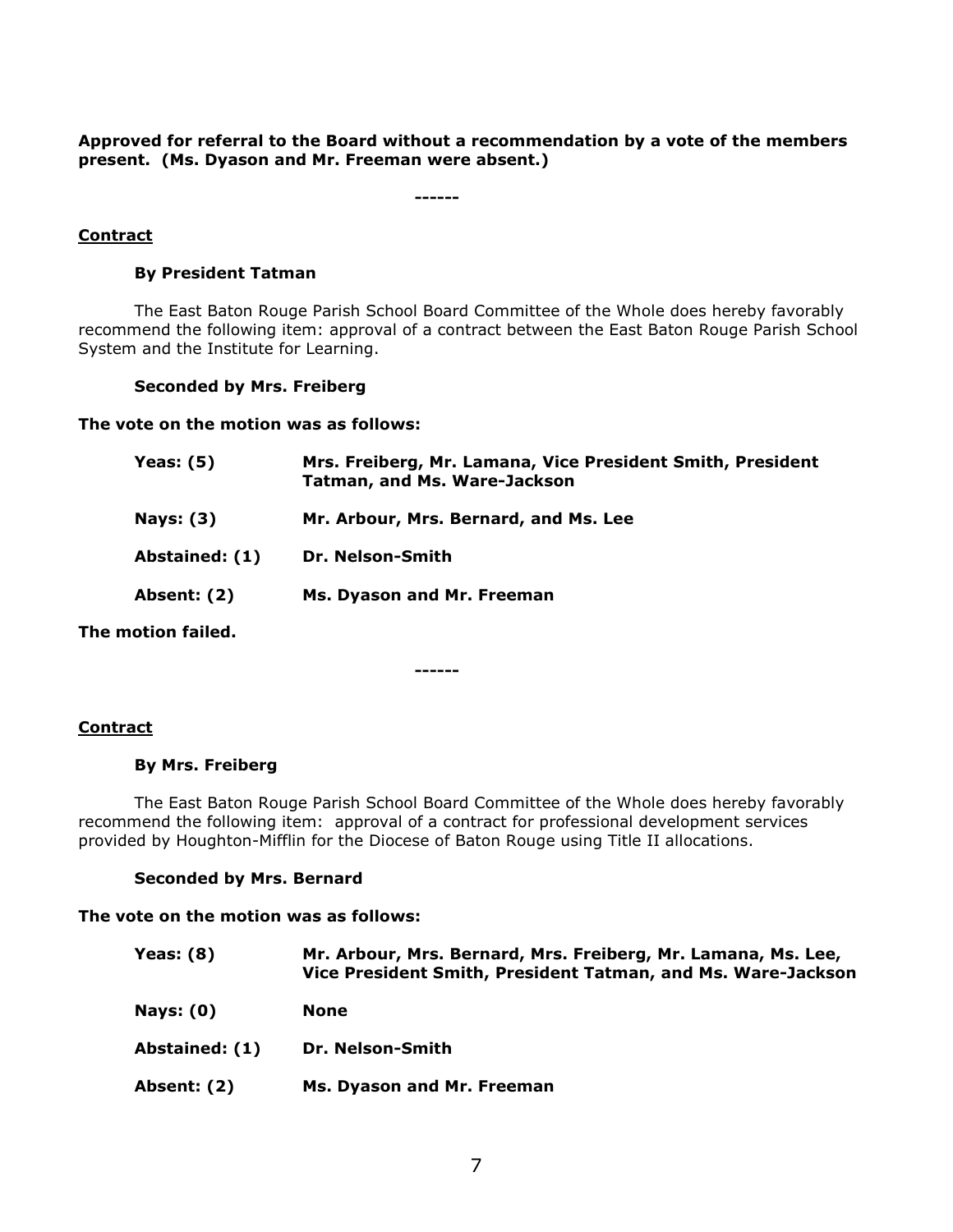**The motion was favorably recommended to the full Board.**

**------**

### **Motion to Reconsider an Item**

**By Ms. Lee**

**The vote on the motion was as follows:**

| Yeas: (7)          | Mrs. Freiberg, Mr. Lamana, Ms. Lee, Dr. Nelson-Smith, Vice<br>President Smith, President Tatman, and Ms. Ware-Jackson |
|--------------------|-----------------------------------------------------------------------------------------------------------------------|
| <b>Nays: (2)</b>   | Mr. Arbour and Mrs. Bernard                                                                                           |
| Abstained: (0)     | <b>None</b>                                                                                                           |
| <b>Absent: (2)</b> | Ms. Dyason and Mr. Freeman                                                                                            |
|                    |                                                                                                                       |

**The motion passed.**

**------**

#### **Contract**

# **By President Tatman**

The East Baton Rouge Parish School Board Committee of the Whole does hereby refer the following item to the East Baton Rouge Parish School Board without a recommendation: approval of a contract between the East Baton Rouge Parish School System and the Institute for Learning.

# **Seconded by Mrs. Freiberg**

**The vote on the motion was as follows:**

| Yeas: $(7)$ | Mrs. Bernard, Mrs. Freiberg, Mr. Lamana, Ms. Lee, Vice President<br>Smith, President Tatman, and Ms. Ware-Jackson |
|-------------|-------------------------------------------------------------------------------------------------------------------|
| Nays: $(1)$ | Mr. Arbour                                                                                                        |

- **Abstained: (1) Dr. Nelson-Smith**
- **Absent: (2) Ms. Dyason and Mr. Freeman**

**The motion was approved for referral to the Board without a recommendation.**

**------**

**Service Agreement**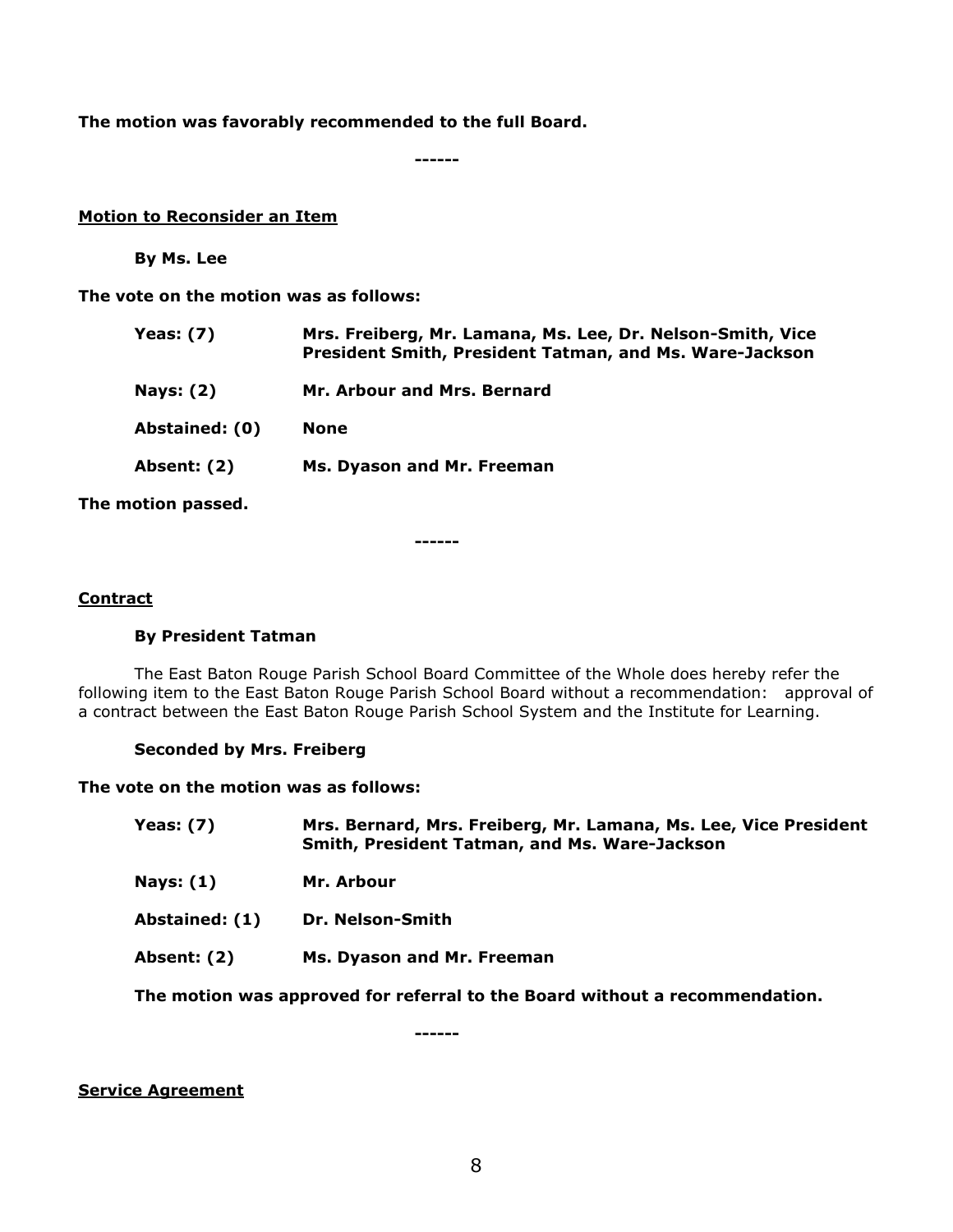#### **By Mr. Arbour**

The East Baton Rouge Parish School Board Committee of the Whole does hereby favorably recommend the following item: approval of a service agreement with Follett Educational Services.

#### **Seconded by President Tatman**

**The vote on the motion was as follows:**

| Yeas: (7)          | Mr. Arbour, Mrs. Freiberg, Mr. Lamana, Ms. Lee, Vice President<br>Smith, President Tatman, and Ms. Ware-Jackson |
|--------------------|-----------------------------------------------------------------------------------------------------------------|
| Nays: $(1)$        | Mrs. Bernard                                                                                                    |
| Abstained: (1)     | Dr. Nelson-Smith                                                                                                |
| <b>Absent: (2)</b> | Ms. Dyason and Mr. Freeman                                                                                      |
|                    |                                                                                                                 |

**The motion was favorably recommended to the whole Board.**

**------**

#### **School Name Changes**

#### **By President Tatman**

The East Baton Rouge Parish School Board Committee of the Whole does hereby favorably recommend the following item: approval to submit the following school name changes to the Louisiana Department of Education relative to the district reform initiative: Glen Oaks Middle Community School (formerly Banks Elementary); East Baton Rouge Readiness Superintendent's Academy (formerly Valley Park); Christa McAuliffe Superintendent's Academy (formerly Christa McAuliffe Center); Staring Superintendent's Academy (formerly Staring Education Center); Eden Park Superintendent's Academy (formerly Mohican Center); Beechwood Superintendent's Academy (formerly Scotlandville Middle Magnet); Mayfair Laboratory School (formerly Mayfair Middle School); and Northdale Central Superintendent's Academy (formerly Northdale Magnet Academy).

# **Seconded by Mrs. Freiberg**

#### **Discussion followed.**

**The motion was withdrawn by the originator and seconder.**

#### **Discussion continued.**

#### **The following motion was made.**

#### **By Ms. Ware-Jackson**

The East Baton Rouge Parish School Board Committee of the Whole does hereby refer the following item to the East Baton Rouge Parish School Board without a recommendation: approval to submit the following school name changes to the Louisiana Department of Education relative to the district reform initiative: Glen Oaks Middle Community School (formerly Banks Elementary); East